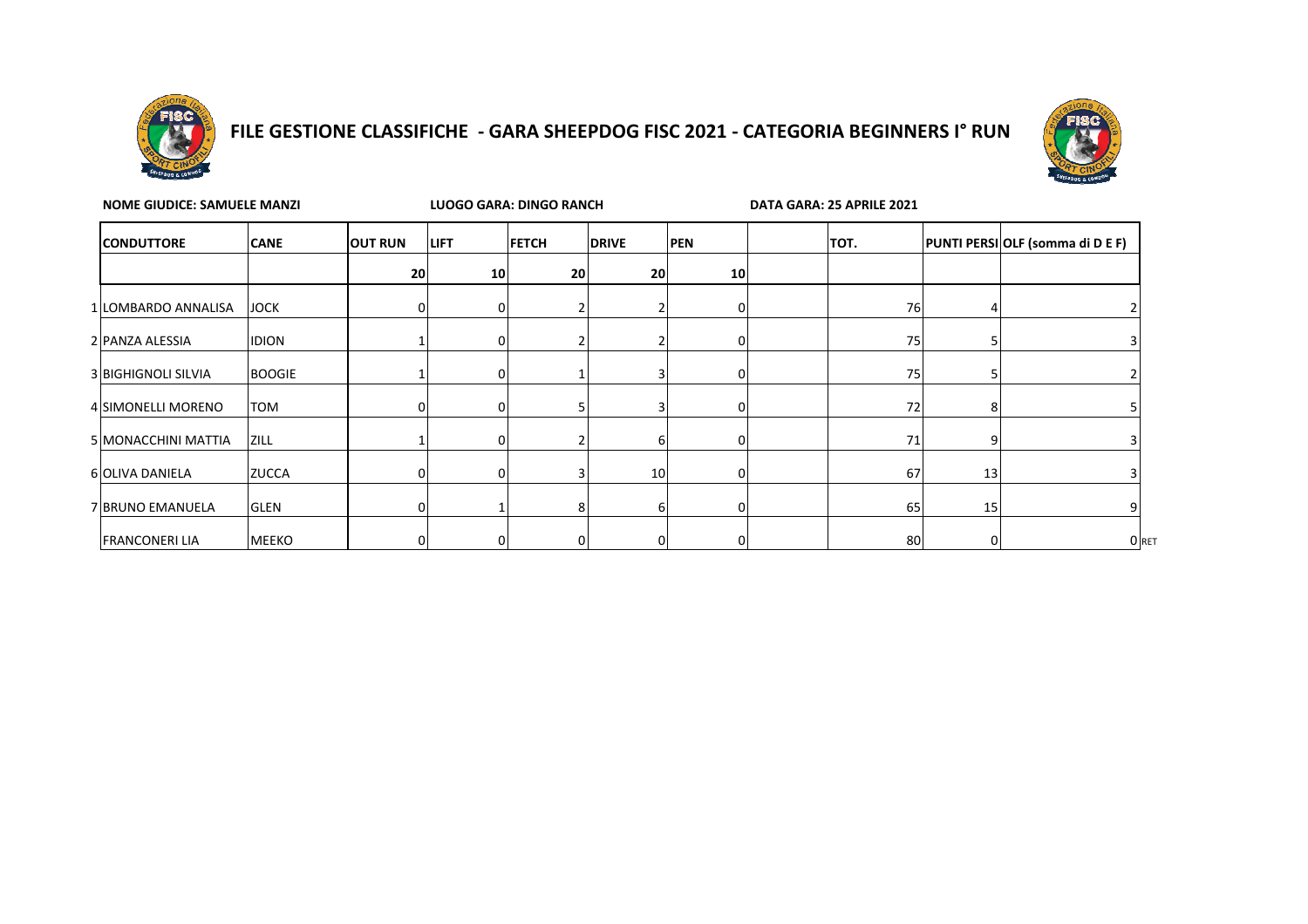

## **FILE GESTIONE CLASSIFICHE - GARA SHEEPDOG FISC 2021 - CATEGORIA NOVICE I° RUN**



| <b>NOME GIUDICE: SAMUELE MANZI</b> |             |                | LUOGO GARA: DINGO RANCH |              |                 |                 | DATA GARA: 25 APRILE 2021 |      |     |                                  |
|------------------------------------|-------------|----------------|-------------------------|--------------|-----------------|-----------------|---------------------------|------|-----|----------------------------------|
| <b>CONDUTTORE</b>                  | <b>CANE</b> | <b>OUT RUN</b> | <b>LIFT</b>             | <b>FETCH</b> | <b>DRIVE</b>    | <b>PEN</b>      | <b>SHEDDING</b>           | TOT. |     | PUNTI PERSI OLF (somma di D E F) |
|                                    |             | 20             | 10                      | 20           | 30              | 10 <sup>1</sup> | 10                        |      |     |                                  |
| 1 IMBIMBO LEONARDO EVE             |             |                |                         |              |                 |                 |                           | 92   |     |                                  |
| 2 DIANA LORENZO                    | <b>DEPP</b> |                | 0                       |              |                 |                 |                           | 91   |     |                                  |
| 3 BERTAZZOLI GIANLUIG MAC          |             |                |                         |              |                 |                 | O                         | 85   | 15  |                                  |
| 4 SIMONELLI MORENO VARLEY          |             |                |                         |              |                 |                 |                           | 79   | 21  |                                  |
| 5 BRUNO EMANUELA                   | <b>HULK</b> |                |                         |              |                 |                 |                           | 75   | 25  |                                  |
| 6 PANICUCCI MICHELE                | LOGAN       |                |                         |              | 19              |                 |                           | 75   | 25  |                                  |
| 7 ALBANI DEVIS                     | <b>CIAK</b> |                |                         |              | 15              |                 |                           | 70   | 30  |                                  |
| SIMONELLI MORENO MEG               |             | 20             | 10                      | 20           | 30 <sup>1</sup> | 10 <sup>1</sup> | 10                        | 0    | 100 | 50 RET                           |